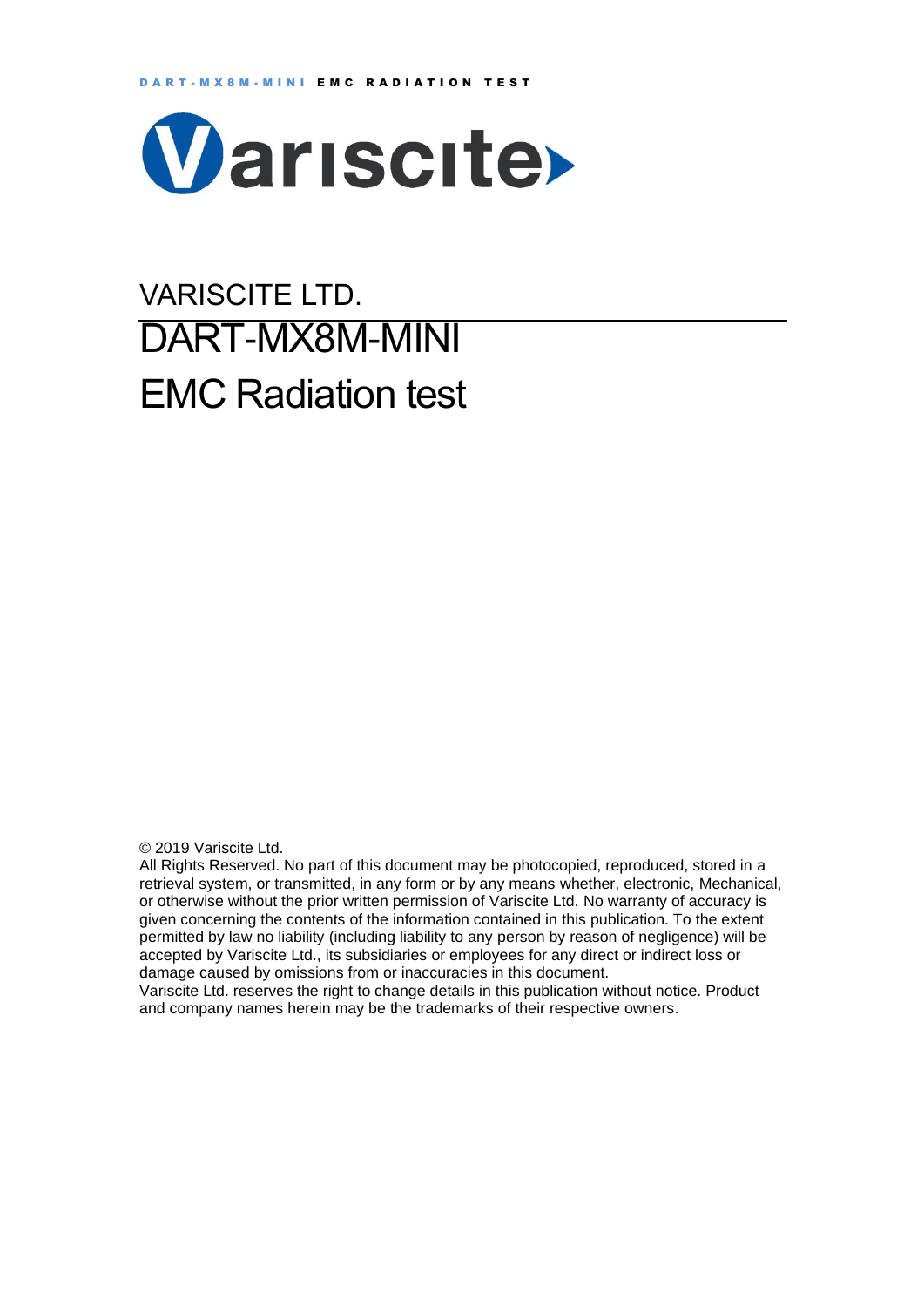## <span id="page-1-0"></span>Document Revision History

| <b>Revision</b> | <b>Date</b>          | <b>Notes</b>                                                               |
|-----------------|----------------------|----------------------------------------------------------------------------|
| 1.0             | 12/09/2019   Initial |                                                                            |
| 1.1             |                      | 03/03/2022   Added results for SOM revision v1.3 (ADIN1300 Ethernet PHY) - |
|                 |                      | updated sections 2, 3.1.3.2                                                |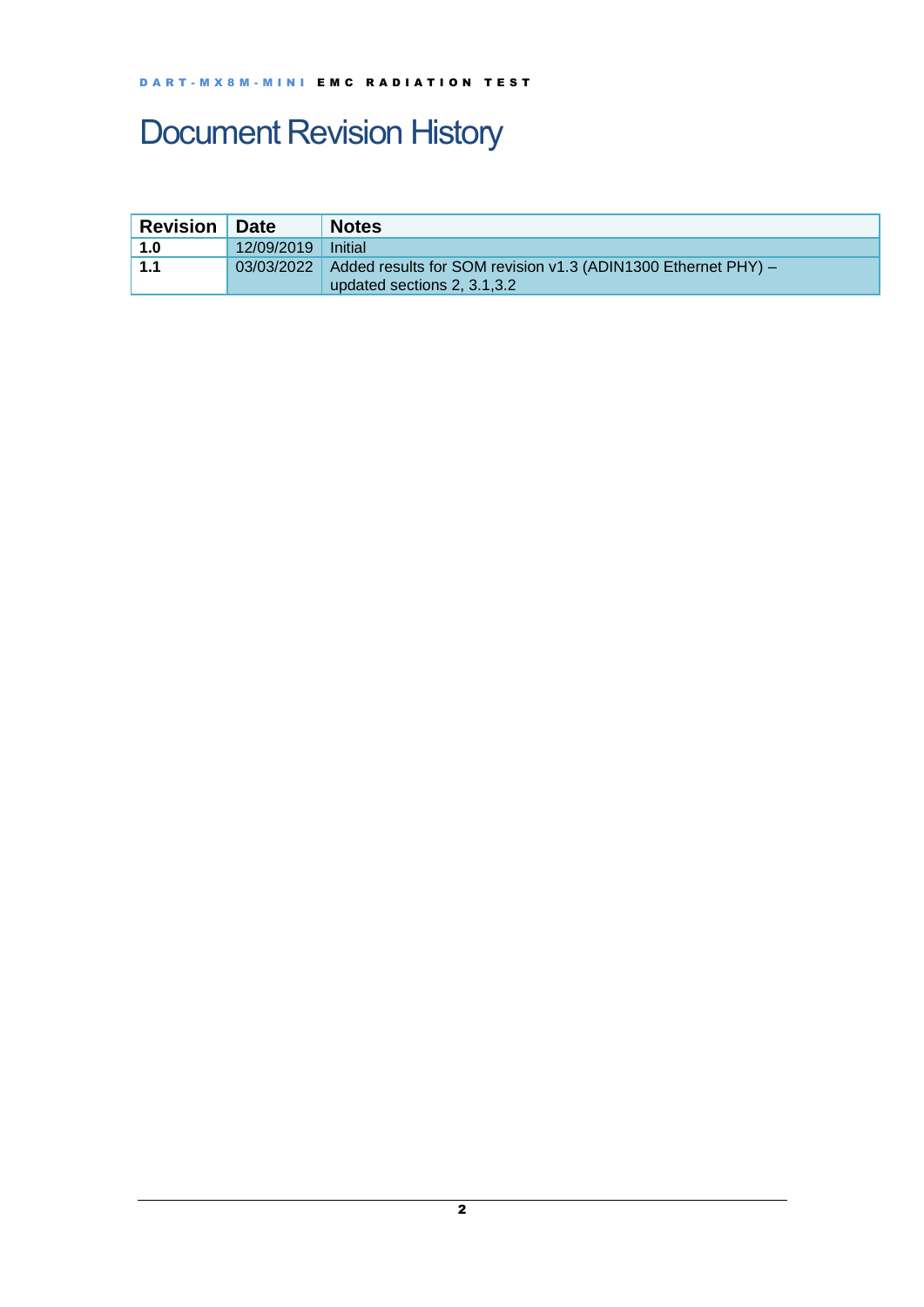## <span id="page-2-0"></span>**Table of Contents**

| 3 <sup>7</sup>  |  |  |  |  |  |
|-----------------|--|--|--|--|--|
| 3.1             |  |  |  |  |  |
| 3.2             |  |  |  |  |  |
| $4\overline{ }$ |  |  |  |  |  |
| 5 <sub>5</sub>  |  |  |  |  |  |
| 6               |  |  |  |  |  |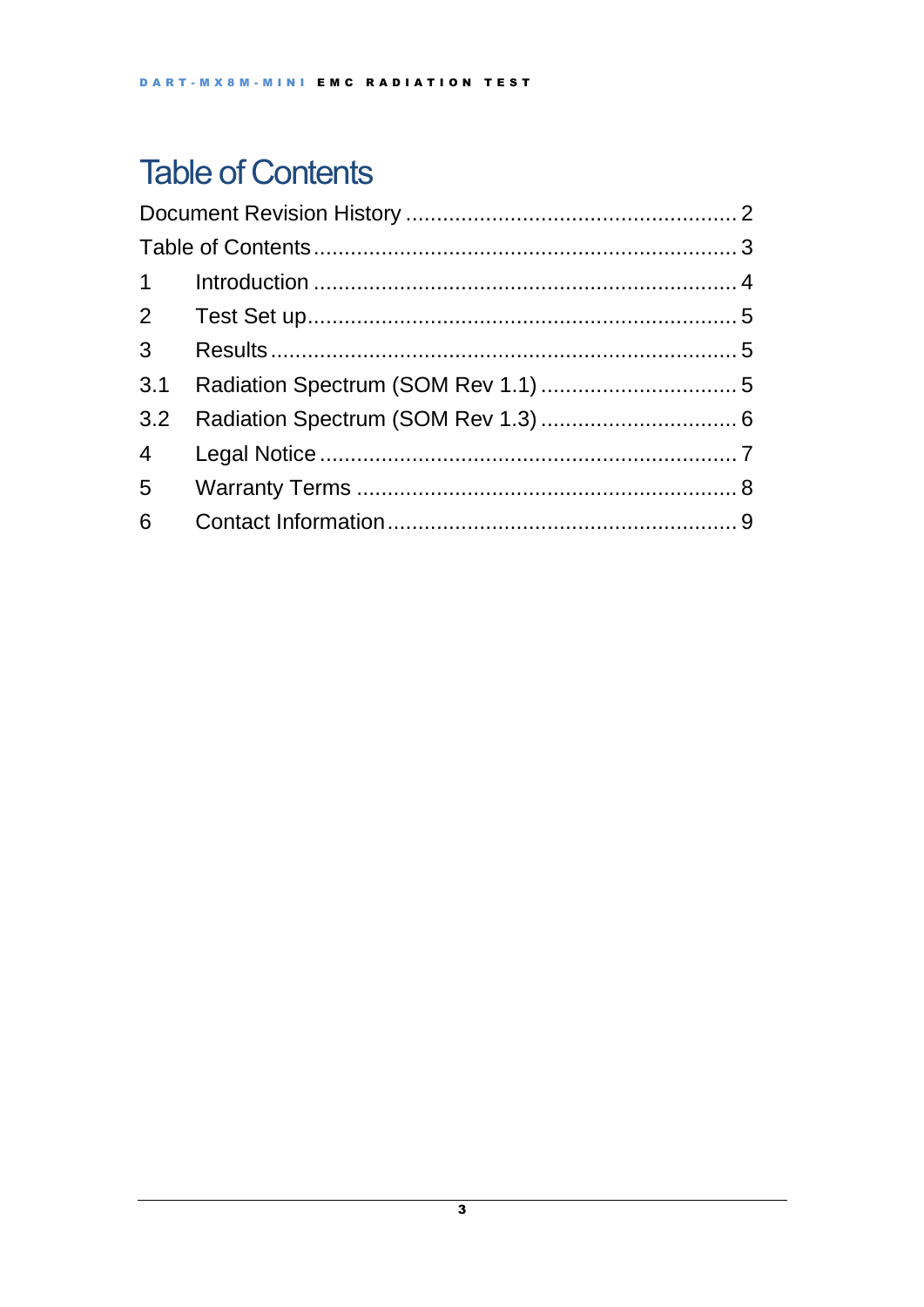## <span id="page-3-0"></span>1 Introduction

This Document presents the DART-MX8M-MINI EMC radiation test, held at the "THE STANDARDS INSTITUTION OF ISRAEL" EMC test labs ([http://www.sii.org.il/896](http://www.sii.org.il/896-en/SII_EN.aspx) [en/SII\\_EN.aspx\)](http://www.sii.org.il/896-en/SII_EN.aspx).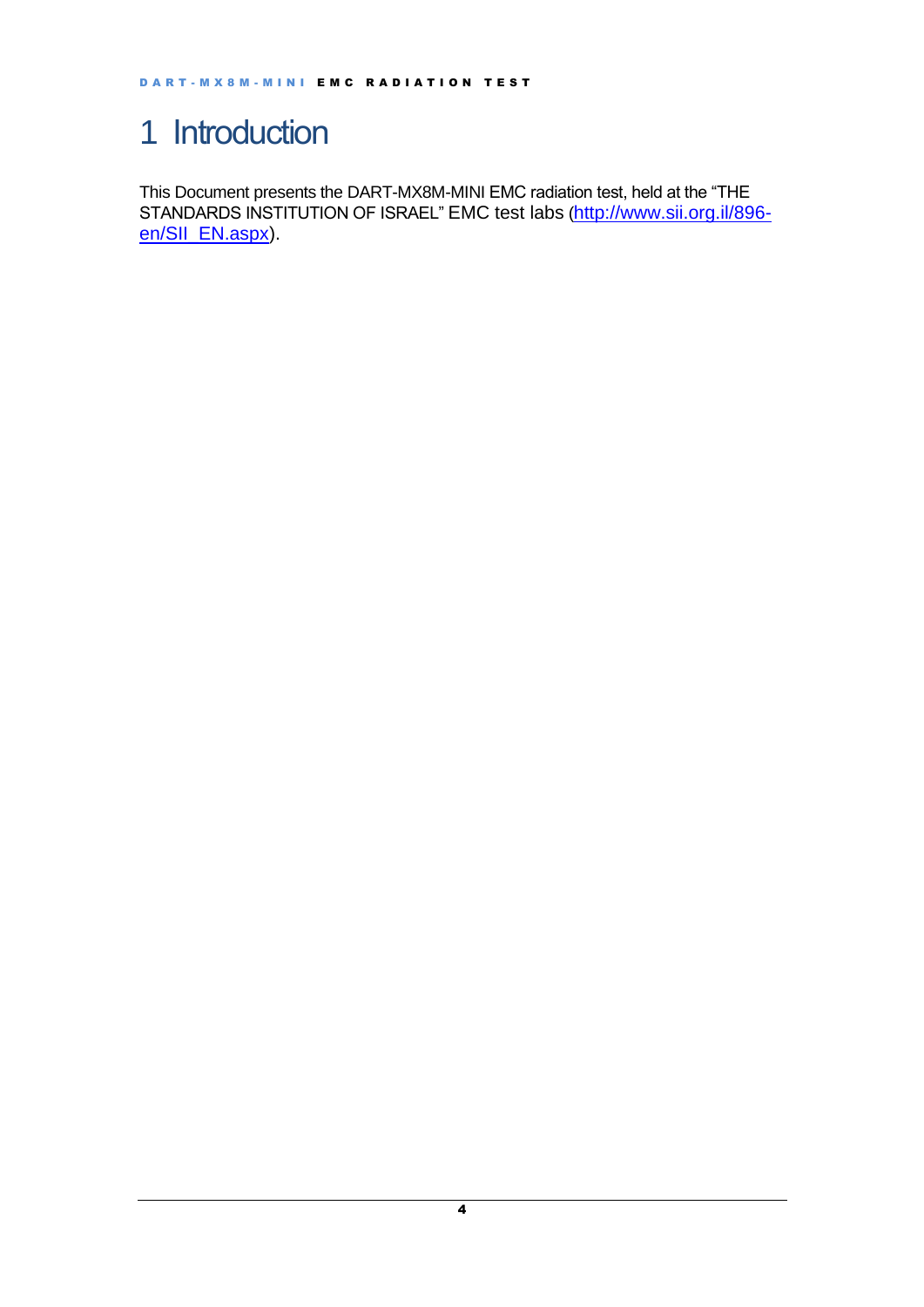## <span id="page-4-0"></span>2 Test Set up

Test setup included a DART-MX8M-MINI module assembled on a VAR-DT8CustomBoard carrier board, powered by 5V linear power supply. All SOM features were enabled, Ethernet port of carrier board was connected to Ethernet switch. A script running continuous scan for WLAN access points and eMMC writes was executed.

## <span id="page-4-1"></span>3 Results

### <span id="page-4-2"></span>3.1 Radiation Spectrum (SOM Rev 1.1)

SOM: DART-MX8M-MINI Rev 1.1 Carrier board: VAR-DT8CustomBoard 1.4

The blue graph represents Vertical & Horizontal polarity radiation frequency measurements. The red horizontal line is the EN55022 Class B standard limits



### **Peak Frequency Measurement**

| Frequency, | lPeak, | QP,    | Avg    | <b>QP Limit,</b> | Delta QP |
|------------|--------|--------|--------|------------------|----------|
| Mhz        | dBµV/m | dBµV/m | dBuV/m | dBµV/m           | (dB)     |
| 44.322     | 32.5   | 25.3   | 17.6   | 40.0             | $-14.7$  |
| 97.529     | 35.8   | 30.9   | 22.8   | 40.0             | -9.1     |
| 500.027    | 38.1   | 34.4   | 34.7   | 47.0             | $-12.6$  |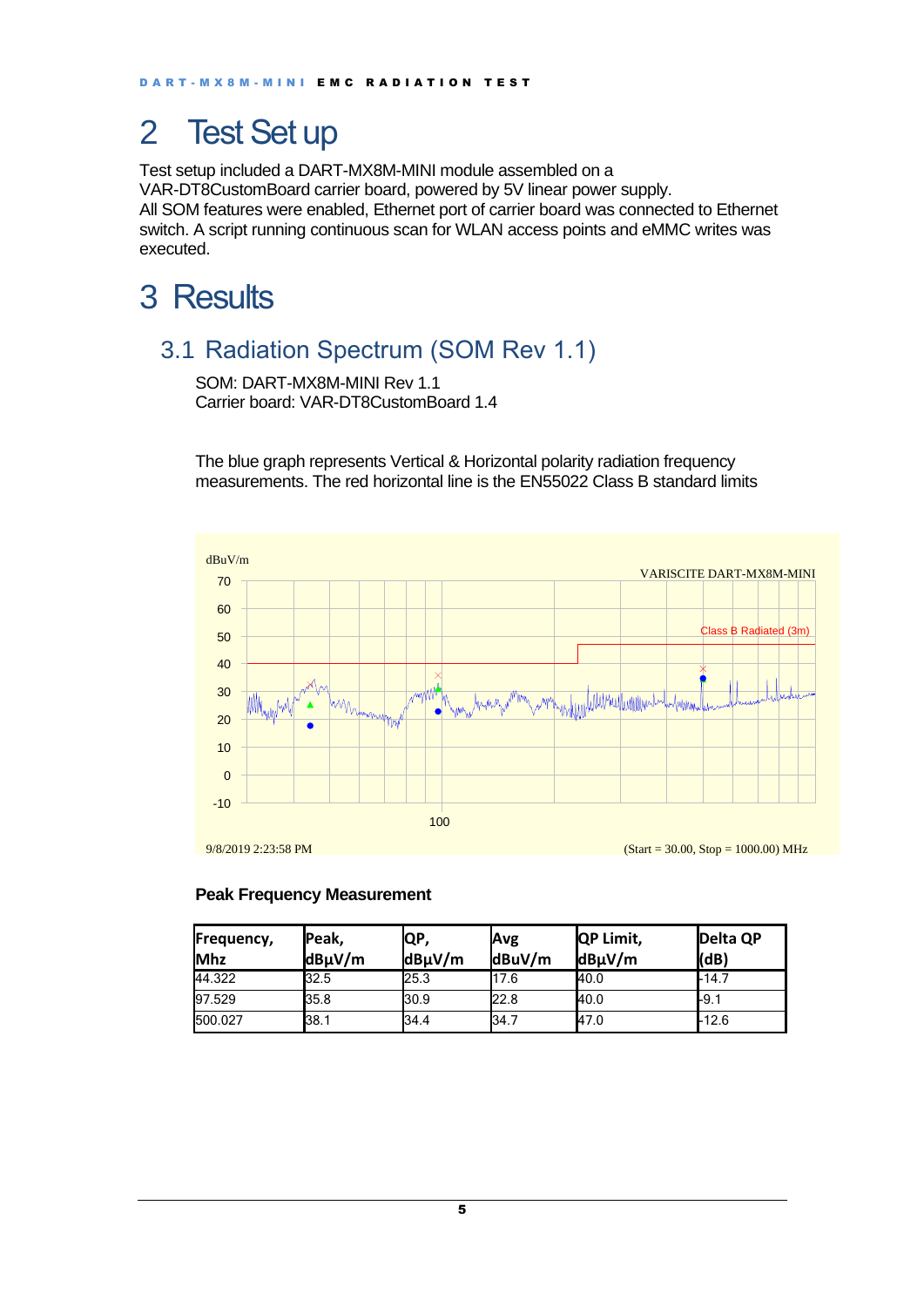### <span id="page-5-0"></span>3.2 Radiation Spectrum (SOM Rev 1.3)

SOM: DART-MX8M-MINI Rev 1.3 Carrier board: VAR-DT8CustomBoard 3.0

The yellow graph represents Vertical & Horizontal polarity radiation frequency measurements. The yellow horizontal line is the EN55022 Class B standard limits

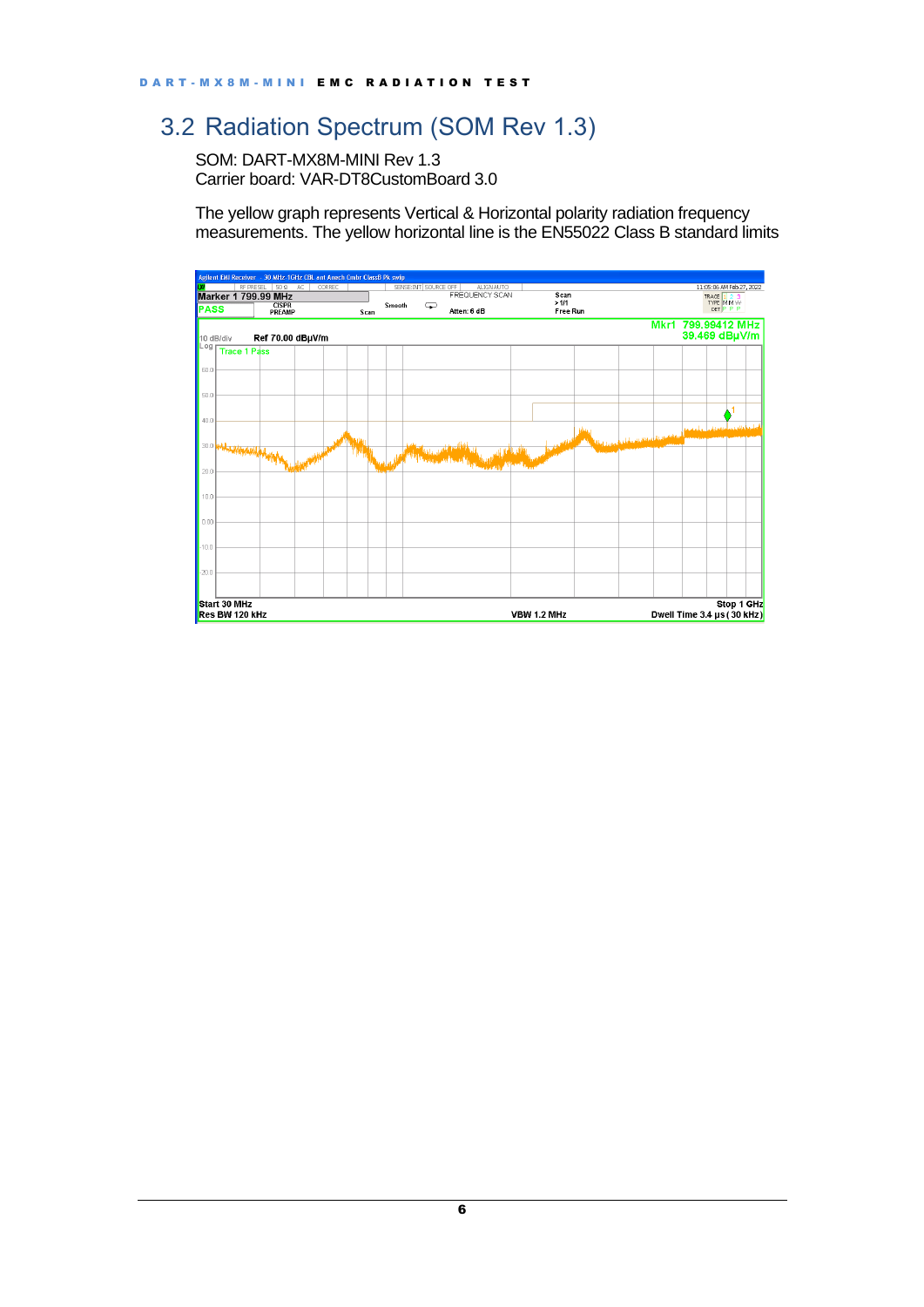### <span id="page-6-0"></span>4 Legal Notice

Variscite Ltd. ("Variscite") products and services are sold subject to Variscite terms and conditions of sale, delivery and payment supplied at the time of order acknowledgement.

Variscite warrants performance of its products to the specifications in effect at the date of shipment. Variscite reserves the right to make changes to its products and specifications or to discontinue any product or service without notice. Customers should therefore obtain the latest version of relevant product information from Variscite to verify that their reference is current.

Testing and other quality control techniques are utilized to the extent that Variscite deems necessary to support its warranty.

Specific testing of all parameters of each device is not necessarily performed unless required by law or requilation.

In order to minimize risks associated with customer applications, the customer must use adequate design and operating safeguards to minimize inherent or procedural hazards. Variscite is not liable for applications assistance or customer product design. The customer is solely responsible for its selection and use of Variscite products. Variscite is not liable for such selection or use or for use of any circuitry other than circuitry entirely embodied in a Variscite product.

Variscite products are not intended for use in life support systems, appliances, nuclear systems or systems where malfunction can reasonably be expected to result in personal injury, death or severe property or environmental damage. Any use of products by the customer for such purposes is at the customer's own risk.

Variscite does not grant any license (express or implied) under any patent right, copyright, mask work right or other intellectual property right of Variscite covering or relating to any combination, machine, or process in which its products or services might be or are used. Any provision or publication of any third party's products or services does not constitute Variscite's approval, license, warranty or endorsement thereof. Any third party trademarks contained in this document belong to the respective third party owner.

Reproduction of information from Variscite datasheets is permissible only if reproduction is without alteration and is accompanied by all associated copyright, proprietary and other notices (including this notice) and conditions. Variscite is not liable for any un-authorized alteration of such information or for any reliance placed thereon.

Any representations made, warranties given, and/or liabilities accepted by any person which differ from those contained in this datasheet or in Variscite's standard terms and conditions of sale, delivery and payment are made, given and/or accepted at that person's own risk. Variscite is not liable for any such representations, warranties or liabilities or for any reliance placed thereon by any person.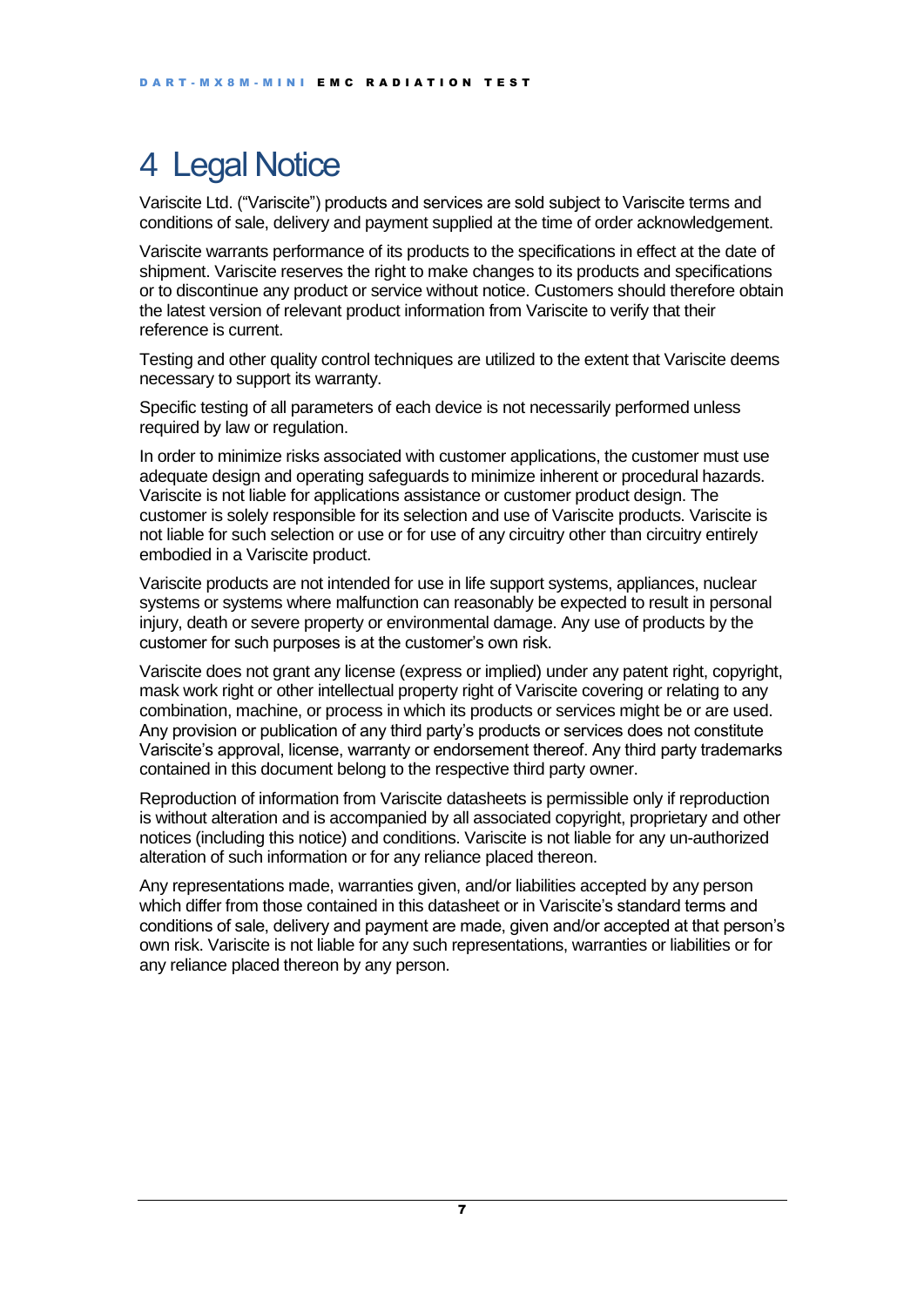### <span id="page-7-0"></span>5 Warranty Terms

#### **Warranty Terms**

Variscite guarantees hardware products against defects in workmanship and material for a period of one (1) year from the date of shipment. Your sole remedy and Variscite's sole liability shall be for Variscite, at its sole discretion, to either repair or replace the defective hardware product at no charge or to refund the purchase price. Shipment costs in both directions are the responsibility of the customer. This warranty is void if the hardware product has been altered or damaged by accident, misuse or abuse.

#### **Disclaimer of Warranty**

THIS WARRANTY IS MADE IN LIEU OF ANY OTHER WARRANTY, WHETHER EXPRESSED, OR IMPLIED, OF MERCHANTABILITY, FITNESS FOR A SPECIFIC PURPOSE, NON-INFRINGEMENT OR THEIR EQUIVALENTS UNDER THE LAWS OF ANY JURISDICTION, EXCEPT THE WARRANTY EXPRESSLY STATED HEREIN. THE REMEDIES SET FORTH HEREIN SHALL BE THE SOLE AND EXCLUSIVE REMEDIES OF ANY PURCHASER WITH RESPECT TO ANY DEFECTIVE PRODUCT.

#### **Limitation on Liability**

UNDER NO CIRCUMSTANCES SHALL VARISCITE BE LIABLE FOR ANY LOSS, DAMAGE OR EXPENSE SUFFERED OR INCURRED WITH RESPECT TO ANY DEFECTIVE PRODUCT. IN NO EVENT SHALL VARISCITE BE LIABLE FOR ANY INCIDENTAL OR CONSEQUENTIAL DAMAGES THAT YOU MAY SUFFER DIRECTLY OR INDIRECTLY FROM USE OF ANY PRODUCT. BY ORDERING THE SOM, THE CUSTOMER APPROVES THAT THE VARISCITE SOM, HARDWARE AND SOFTWARE, WAS THOROUGHLY TESTED AND HAS MET THE CUSTOMER'S REQUIREMETS AND SPECIFICATIONS.